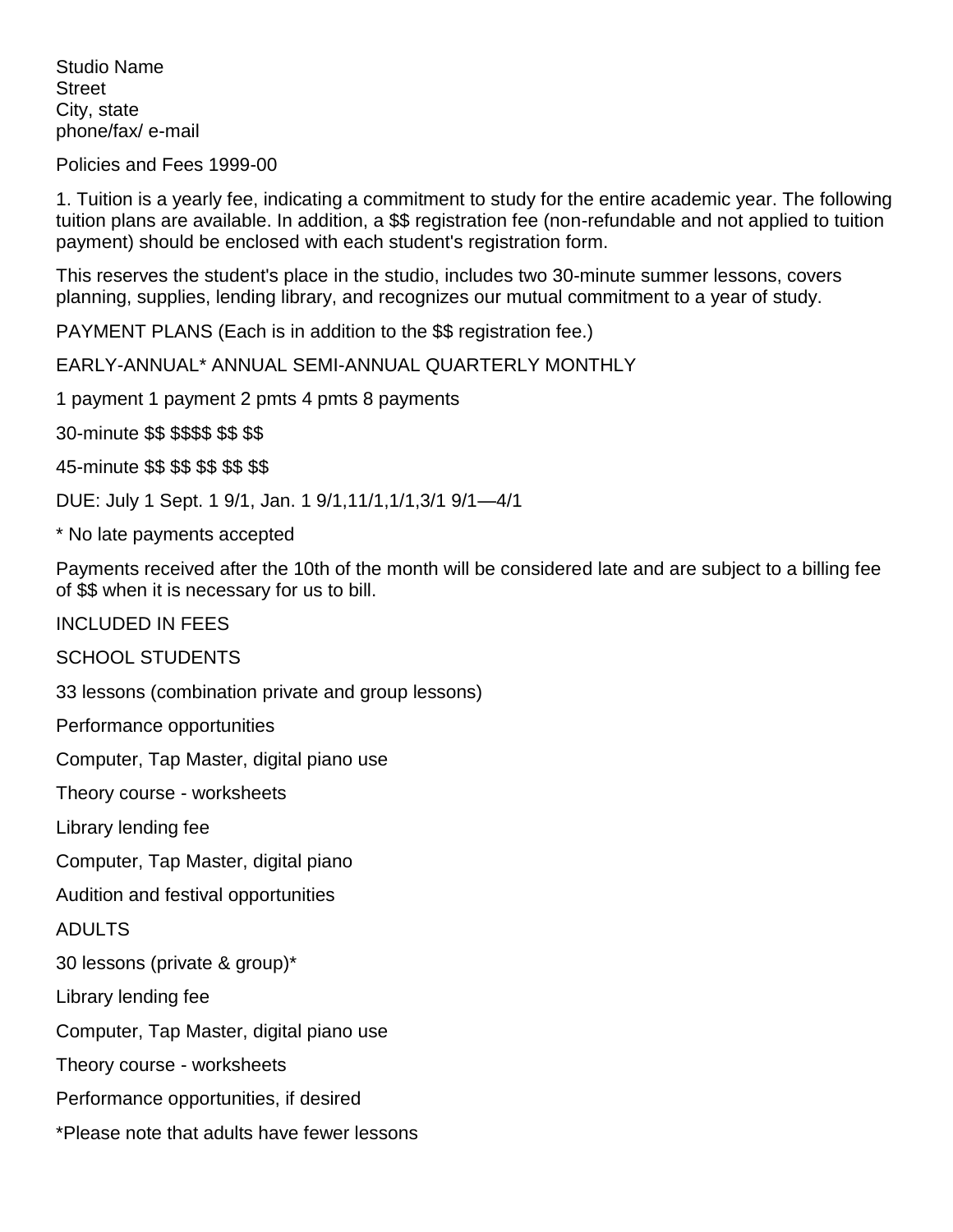Not included in fees: (all students)

Music and audition fees

Summer lessons in addition to two

2. The scheduled lesson time belongs to the student. No lesson will be extended for a student who is not ready to begin on time. In general we do not make up lessons missed for any reason. As we schedule more activities than the number noted on this form, there are at least two make-up lessons built into the schedule, allowing us and our families some flexibility. If a student attends every lesson and activity, then they will be receiving a bonus! We encourage families to participate in the swap list to rearrange for an occasional conflict. We expect the courtesy of a call if a student has to miss a private lesson, group lesson, recital, audition, or any other scheduled studio activity.

3. As noted on the registration form, students register for the entire academic year. If study is discontinued between September and May, we require a month's notice. There is no refund of tuition unless families move away from the area.

4. Students are expected to participate in recitals and other studio activities, and are encouraged to attend recitals and concerts. Outside piano performances by the student should be discussed with the teacher.

5. The student's piano should be tuned a minimum of once a year and placed in an area of the home which is conducive to productive study and practice.

6. Assignments, practice, work with studio technology and participation in studio activities are expected to have the same priority as homework, sports, and other activities. We make every effort to be as flexible as we can in scheduling activities, and appreciate the same consideration from you. In order to make the best progress in music study, daily practice is recommended. To help develop selfdiscipline and good work habits, it is suggested that a regular time for practice be set aside each day. It is the responsibility of the parent to see that home practice and written assignments are carried out. We expect each student to keep practice records periodically, and request that parents read and sign the assignment book each week.

Parents should talk with us if there are questions or problems.

7. As teachers we feel responsible to provide the finest individualized instruction for each of our students. By continuing to study and practice, and by re-evaluating our teaching goals and methods, we hope to achieve this end.

STUDENT ACTIVITIES

EXTENDED LESSON TIME

**Computers** Tap-Master Digital pianos and sequencers

The technology in the studio is intended to provide students with additional opportunities to build and reinforce various musicianship skills. Students are encouraged to use the tools before or after their lesson. After some down time recently, all equipment will be up and running at full speed! Students are expected to respect all studio property - to use equipment carefully, and only for music instructional purposes, and to refrain from leaving graffiti. If we find that students are creating problems, we reserve the right to discontinue their equipment use, or in extreme cases to dismiss them from the studio. Parents are asked to discuss this with their children before returning the registration form.

GROUP LESSONS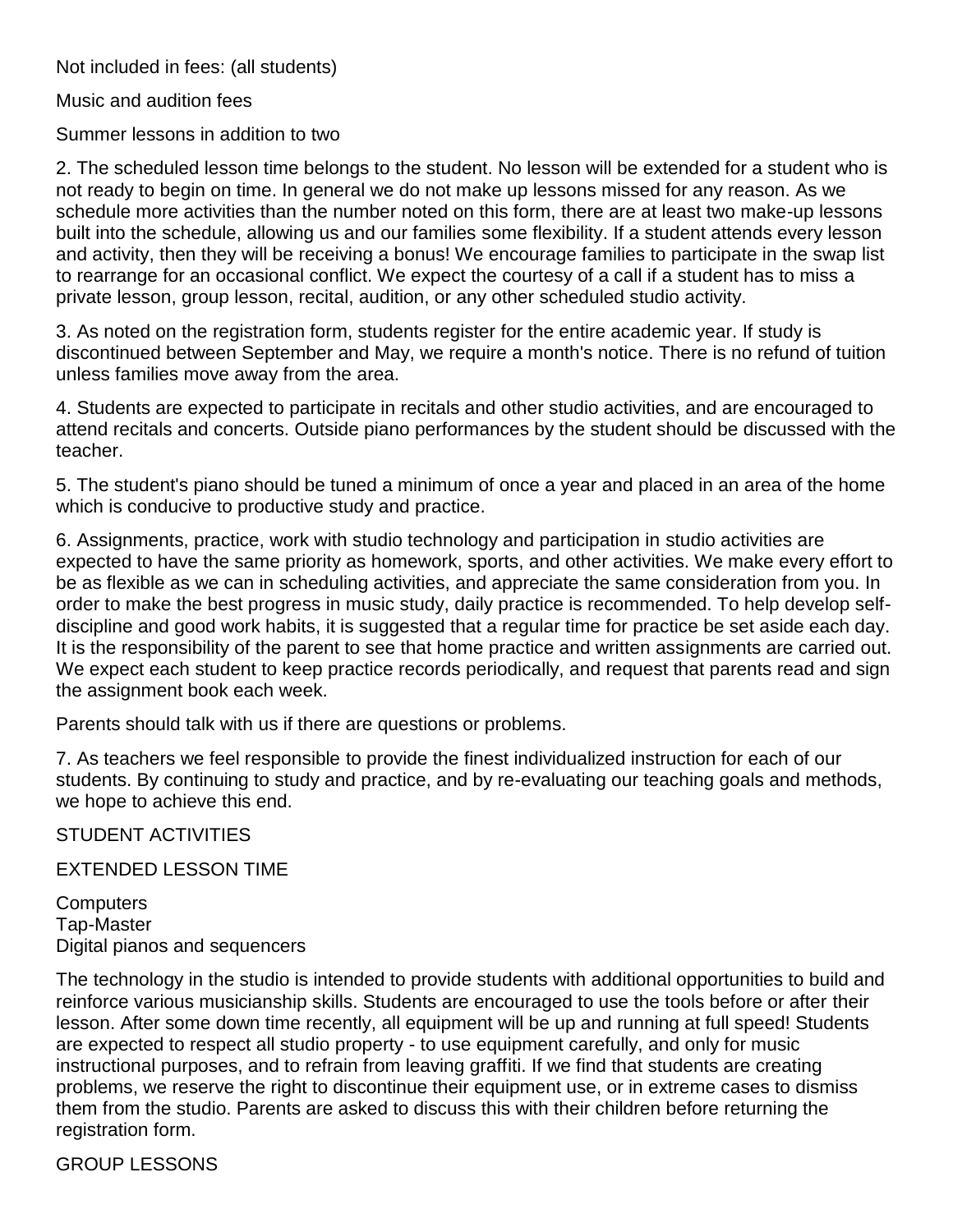Group experiences usually include performing, and might also involve a variety of other activities such as ear training, music history, directed listening, ensemble experience, creative work, and theory drill. Often these are offered on weekends and on week nights in addition to the private lesson; occasionally they will replace the private lesson. There will be approximately 4-6 group events during the year. These are a part of the lessons offered during the school year. Students should participate in the group activities.

## PERFORMANCES

Group lessons Performance parties Large and small recitals

Students are expected to participate in performance events. If parents are concerned that recitals are not appropriate for their child, they should talk with us. We know that on occasion families or students are out of town and can't participate, but in general each student should play in all scheduled activities.

## AUDITIONS AND ORGANIZATION ACTIVITIES

State Music Teachers Association Local MTA State School Music Association

## MUSIC DEPOSIT

We are continuing to have each student maintain a music deposit. Each family will make a payment which brings the music balance to \$\$-\$\$ for each student, to be paid with the first tuition payment (we will provide a statement which tells the activity in your 1998-99 account within the next few weeks).

We will buy all music for study so that students can have the music easily and when it is needed. The amount for music and audition fees will be subtracted from each family's account. Leftover credit from the music deposit will remain in the account and will be refunded when the student is no longer having lessons. If you have music in the family that is appropriate for student use, please let us know.

\* \* \*

Please note that our policies are in accord with recommended professional policies of the Music Teachers National Association, the (State) Music Teachers Association, and the (Local) Music Teachers Association. Our tuition fees take into consideration that we must provide all of our insurance, retirement, social security, and continuing education costs, as well as bear the expense of equipping and maintaining our studios, instruments, libraries and other equipment and supplies. They also consider that we spend as many hours in planning, study, scheduling, phone calls, bookkeeping, and organizing other studio related responsibilities, as we do in actual lesson time. Teaching is our profession, our business, and our art; we wish to present and live up to policies which give us the time and financial security to devote most of our energy to the creative act of sharing music with people. We acknowledge our students' and their parents' place in a three-way relationship, and pledge to do our best to make music study a rich, growing experience for our students.

{additional informal letter}

April 1999

Dear Parents,

One of our ongoing concerns as teachers is that of having appropriate expectations and goals for each of our students. Each student is different, and families have different expectations. There are certain basic things for which we have minimum acceptable expectations; but what is a fine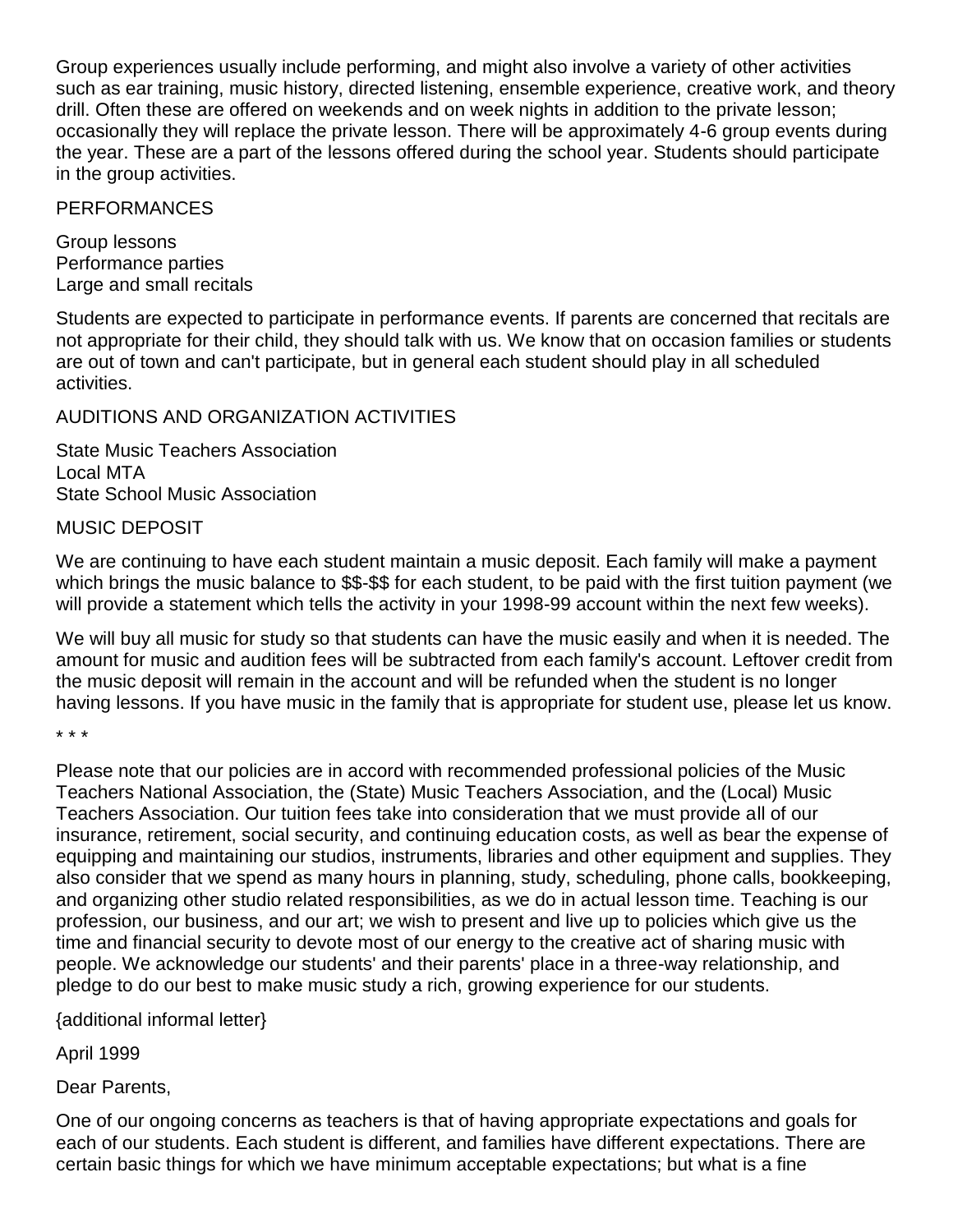accomplishment for one student would be an unacceptable level of achievement for another. Amount of practice can vary from one student to another, depending on age, level of advancement, and family expectations.

It can also appropriately vary from time to time in the life of a student, as other activities come and go. However, regular practice of an amount that provides for progress to be made must be a part of the schedule most of the time. As with any activity, some students are quicker than others. That is one reason we like to have students keep practice records, and why we invite parental feedback. We do not always know how long it takes a student to accomplish a given amount of work, and need help in giving realistic, yet challenging assignments.

There are certain things that we expect from all of our students:

Accuracy in reading and playing (notes, rhythms, and expressive marks)

A growing understanding of theory, and how it applies to the music played

Written worksheets and computer theory

Attention to technic, such as scales and exercises, as well as hand/body position

Improvising and composition

Polishing and playing musically and expressively

**Memorizing** 

Playing easier pieces regularly, to develop fluency in music reading

Playing a variety of styles of music

Reviewing pieces learned previously

Working on music or skills which are suitably challenging, but might cause frustration in some students

Working on music which a student might feel is not sufficiently challenging, but which we know needs to be done to achieve important technical or musical ends

Working on music which a student may find less appealing, but which contributes to learning necessary skills (this might include some things in a method book, or styles which students don't care for)

We will try to make the work reasonably palatable, but as with any job, it won't all be fun. We will, however, adjust the amount of various kinds of work to meet the needs of and to set appropriate goals for each student. In order to help us, we will be asking all students (and their parents) who register for lessons for next fall to complete a questionnaire which will guide us as we work to set goals which are mutually agreeable for student, teacher and parents. These also will help us as we plan the curriculum for each student. We would invite parents to sit in on lessons occasionally, if they have any questions about what students should be doing at home.

Ms. xx and Ms. xx attended and were presenters in a full day of sessions at a recent national convention which was dedicated to concerns related to group instruction. Our initial feeling that group work is an essential part of each student's piano lesson experience was reinforced. It is challenging for us as teachers and for the students and families.

Scheduling can be very difficult; coming up with activities that are meaningful is tricky, especially when trying to accommodate schedules; participating in the groups positively and fully isn't easy for all students. We would enjoy being able to schedule groups as we did in the past, with each group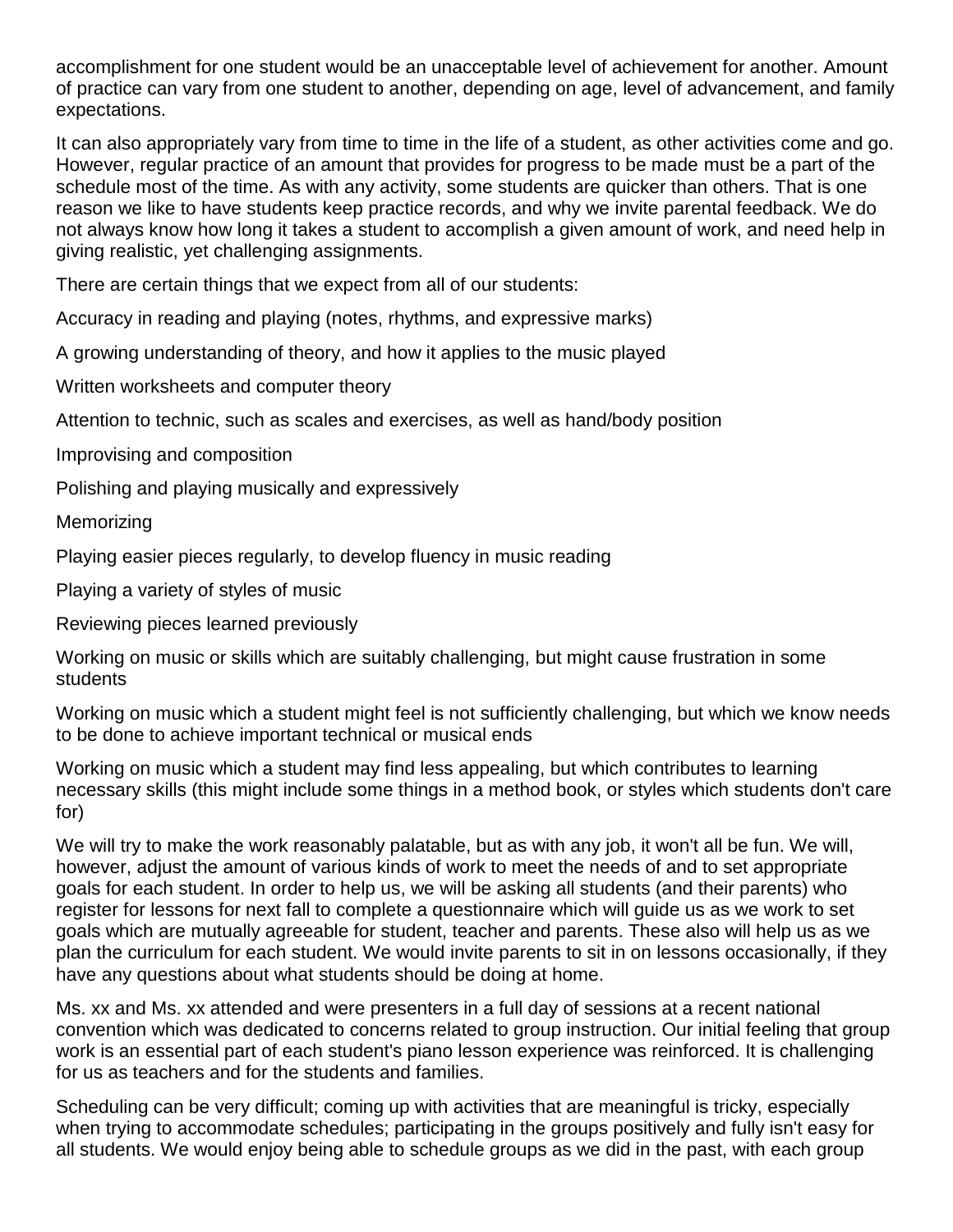being of a similar age and/or level; however, we found it increasingly difficult to do the initial schedule, and frustrating when students' schedules changed. So we will continue during the upcoming year to have mixed level groups, with people signing up for convenient times. We might try to have an occasional group only for the younger students, or only for older students, if schedules permit; for the most part, however, we expect that the groups will be mixed levels, with a variety of activities that can be a springboard to further investigation by students. Most groups will have performing, and we will have a variety of other activities mentioned elsewhere in this mailing. If there is interest, we might plan another organ crawl, or a visit to a harpsichord. We hope to have an ensemble performance, probably in the fall, and will have one set of groups be a time for ensemble rehearsals.

We hope each of you has a good summer. As usual, we look forward to some relaxed time, and work in our garden. Do stop and visit us!

{registration for school age and younger students who are currently in the studio, - we have a slightly different one for adults}

Dear Parents and Students,

A place has been reserved for your child in the XX Piano Studio for the 1999/00 academic year. Please return the contractual form, indicating whether or not you wish to confirm this reservation, no later than MAY 7.

If you are undecided, indicate this and feel free to call or arrange a conference. Scheduling priority is given to those returning the registration form and registration fee first.

. \_ \_ \_ \_ \_ \_ \_ \_ \_ \_ \_ \_ \_ \_ \_ \_ \_ \_

## SCHEDULE FORM

Return Schedule Form no later than August 1 (Registration is due by MAY 7)

If your schedule changes after you turn this in, please notify us immediately!

Please indicate for each day, possible and impossible private lesson times.

If you have preferred times, indicate a minimum of 3 hours total during the week (for example, M 4-5 and Th 6-8; or M, T,Th 6-7). Because of difficulty in scheduling we are also asking that you indicate at least two different days. We will do our best to honor requests. All schedules which give less than 3 hours' choice or two days will be returned.

Please note that we will not be teaching on Friday. A limited number of before-school and free school hours on Tuesday and Wednesday are available in our schedules. In cases of siblings who wish simultaneous or back-to-back lessons, we would request that you give us more than three hours, to facilitate tricky scheduling.

Families might wish to have siblings and/or friends with lessons at different times, however, to provide an easy swap in case of conflicts.

MONDAY TUESDAY WEDNESDAY THURSDAY

Earliest

Latest

Student's Name\_\_\_\_\_\_\_\_\_\_\_\_\_\_\_\_\_\_\_\_\_\_\_\_\_\_\_\_\_

\_ \_ \_ \_ \_ \_ \_ \_ \_ \_ \_ \_ \_ \_ \_ \_ \_

XX STUDIO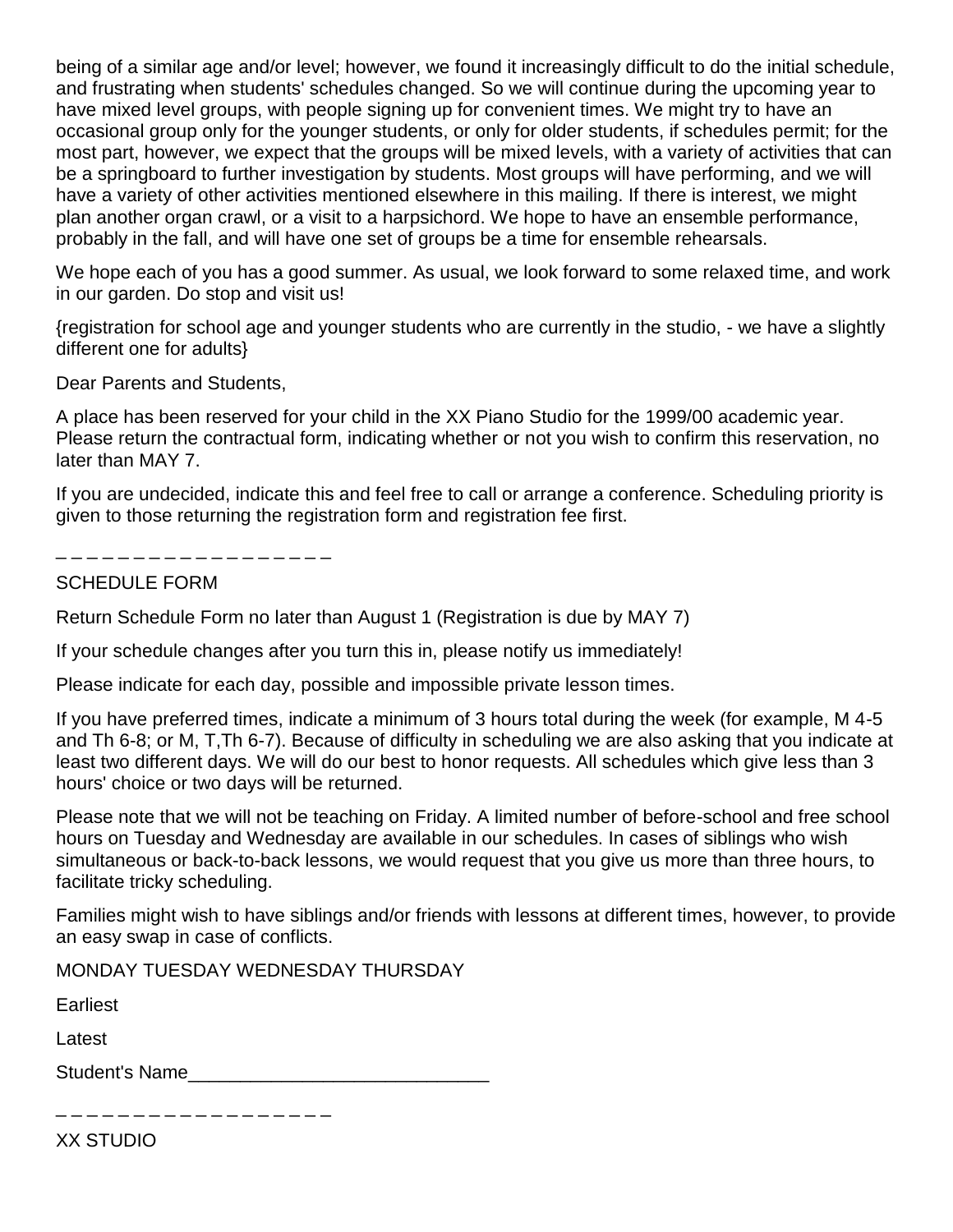Registration Form Return by MAY 7 Student's Name Age Birth Date first middle last Will Will not enroll for piano study in 1999-00. Undecided If you are enrolling, please complete the following: School Grade (year) in school (1999-00) Parent(s) Address Phone Street or box City, Zip Work phone Fax E-Mail Tuition Plan: Early Annual\_\_\_ Annual\_\_\_ Semi-Annual\_\_\_ Quarterly\_\_\_ Monthly\_\_\_ Lesson Length: 30 minutes 45 minutes I wish to enroll my child for piano study for the 1999/00 academic year. I have read, understand, and agree to the enclosed policy statement.

I am enclosing the \$\$ registration fee (This fee includes two 30-minute or one 60-minute summer lesson).

Parent signature

What do you feel that we as teachers should know about your child?

How can we help assure a satisfactory experience for this student? (Use opposite side if you need more space)

{The following is a form that we send to inquiring students; they also fill out a registration form if they will be studying}

XX STUDIO

Address

Address

phone/fax/e-mail

Note to inquiring students

Please read the enclosed materials. Feel free to call if you have questions, or if you would like to talk with us about any aspects of your child's piano study or our program. After looking over the information, if you are seriously interested in enrolling in the *Teachers* Piano Studio for 1999-00, please complete the following form and return it. Do not return the enclosed annual registration form or the registration fee. If we have room, we will call you to schedule a time that we can meet before you make a final commitment. At that time, students who have studied previously should bring a list of music studied during the past year or two, and bring music from which they have been working during the past year. They should plan to play one or two things which they have learned. We will visit with beginners and do some activities, keyboard exploration, and learn a piece or two!